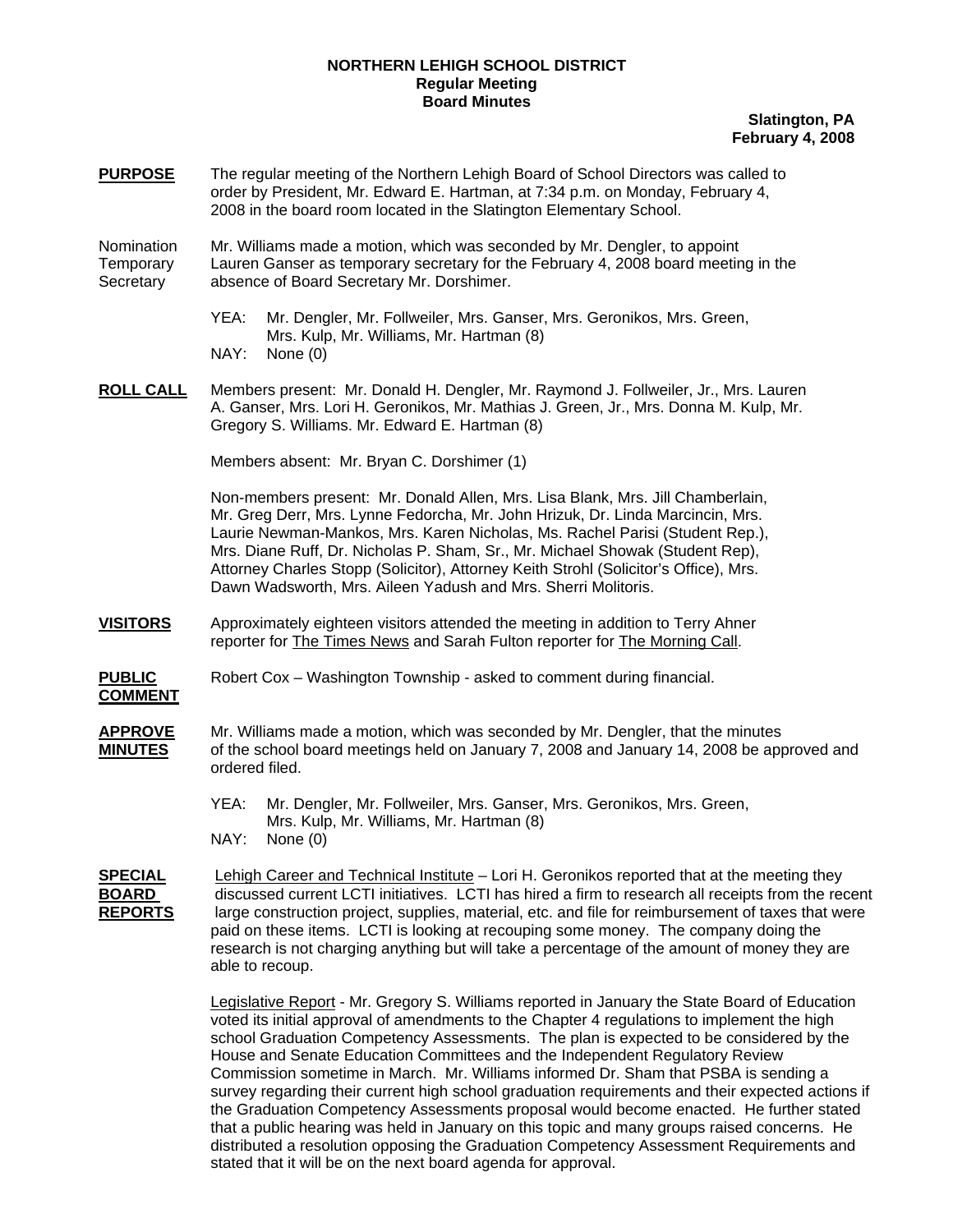| <b>SPECIAL</b><br><b>BOARD</b><br><b>REPORTS</b><br>(cont.)<br>require<br>Legislators<br><b>Board</b> | Mr. Williams also informed the board that The House Education Committee made several<br>changes to HB 1841, a bill that would create a statewide healthcare system for school<br>employees that makes the bill more objectionable in PSBA's view. One of the major changes<br>was the makeup of the Benefit Board. Originally the makeup was 4 Senate Officials, 4 Union<br>Representative, and 4 School Board Representatives and any important decisions would<br>the affirmative votes of at least 2 members of each party. Amendments to this bill would be to<br>increase the Union Representatives from 4 to 10, and replace 2 State Officials with 4<br>and the vote requirements to a simple 3/4 majority, meaning that even if all 4 School<br>Representatives are opposed to something, it could still pass. |
|-------------------------------------------------------------------------------------------------------|------------------------------------------------------------------------------------------------------------------------------------------------------------------------------------------------------------------------------------------------------------------------------------------------------------------------------------------------------------------------------------------------------------------------------------------------------------------------------------------------------------------------------------------------------------------------------------------------------------------------------------------------------------------------------------------------------------------------------------------------------------------------------------------------------------------------|
|                                                                                                       | Lehigh Carbon Community College - Mathias J. Green, Jr. reported that LCCC's budget for the<br>2008-2009 has been submitted to school districts. It was distributed to all board members for<br>their review. If Board members would like to have a presentation on the budget, they should<br>contact him and he will make the arrangements. Approval of the budget will be on the February<br>11, 2008 board agenda. He also stated LCCC has asked him to be a presenter at PSBA's<br>Training Session for New Board Members to speak specifically about the role of the Community<br>College and the responsibility that board members have to those colleges.                                                                                                                                                      |
|                                                                                                       | <b>Committee Reports and/or Meetings</b><br>Minutes of the Policy Committee Meeting held on January 16, 2008 were distributed.                                                                                                                                                                                                                                                                                                                                                                                                                                                                                                                                                                                                                                                                                         |
|                                                                                                       | <b>Student Representatives to the Board Report</b><br>Ms. Rachael Parisi and Mr. Michael Showak distributed their written student representative<br>report and verbally reported on its contents.                                                                                                                                                                                                                                                                                                                                                                                                                                                                                                                                                                                                                      |
|                                                                                                       | Solicitor's Report - Attorney Charles Stopp reported that the Pennsylvania Supreme Court has<br>decided on a matter favorable to school boards concerning construction projects. Under the<br>Separations Act when bidding occurs for construction projects there must be separate contracts<br>for plumbing, heating, ventilation and lighting. The Pennsylvania Department of Education has<br>been issuing waivers to have construction occur with one big contract and then the contractor<br>who supervisors the contract gets subs to perform various jobs. This has a tendency to keep<br>pricing lower. There was controversy between the point of views of the tradesmen's and tax<br>payers. Result is the waiver program is valid.                                                                          |
|                                                                                                       | Federal and Other Programs Update - Mrs. Lynne B. Fedorcha distributed her written report<br>and verbally reported on the contents. She stated that the Science: It's Elementary! grant has<br>provided 3 days of training to Slatington Elementary Teachers and an Administrator, the high<br>school is moving ahead with the goals defined in the Project 720 grant, talked about the<br>eStrategic Planning Meeting held on January 23 and the Professional Development day held on<br>January 25.                                                                                                                                                                                                                                                                                                                  |
|                                                                                                       | Business Manager's Report - Mrs. Lisa Blank distributed and briefly explained the<br>Commonwealth of Pennsylvania Performance Audit Report and stated the board should<br>review this document. It will also be on the February 11, 2008 board agenda for approval.                                                                                                                                                                                                                                                                                                                                                                                                                                                                                                                                                    |
|                                                                                                       | Superintendent's Report - Dr. Nicholas P. Sham, Sr.                                                                                                                                                                                                                                                                                                                                                                                                                                                                                                                                                                                                                                                                                                                                                                    |
|                                                                                                       | Dr. Sham announced that this week is National School Counseling Week and he thanked all<br>school counselors for their hard work.                                                                                                                                                                                                                                                                                                                                                                                                                                                                                                                                                                                                                                                                                      |
|                                                                                                       | Dr. Sham updated the Board on time changes for schools because of the Morgan Bridge<br>renovations. There also is current construction on Route 309 in Schnecksville that is adding<br>time to the buses that are transporting students to and from LCTI. He stated that currently the<br>High School and Middle School will have no change to their current schedule but Slatington<br>Elementary will start and end school 10 minutes later and Peters Elementary will start and                                                                                                                                                                                                                                                                                                                                     |

Dr. Sham distributed the Job Descriptions booklet and briefly commented on it.

which would be costly to the district.

end school 20 minutes later. The reason for the changes in start and ending time of the elementary schools is because of the use of the same buses to transport LCTI, secondary and elementary students. He sees this as the only option without having to add 3 new buses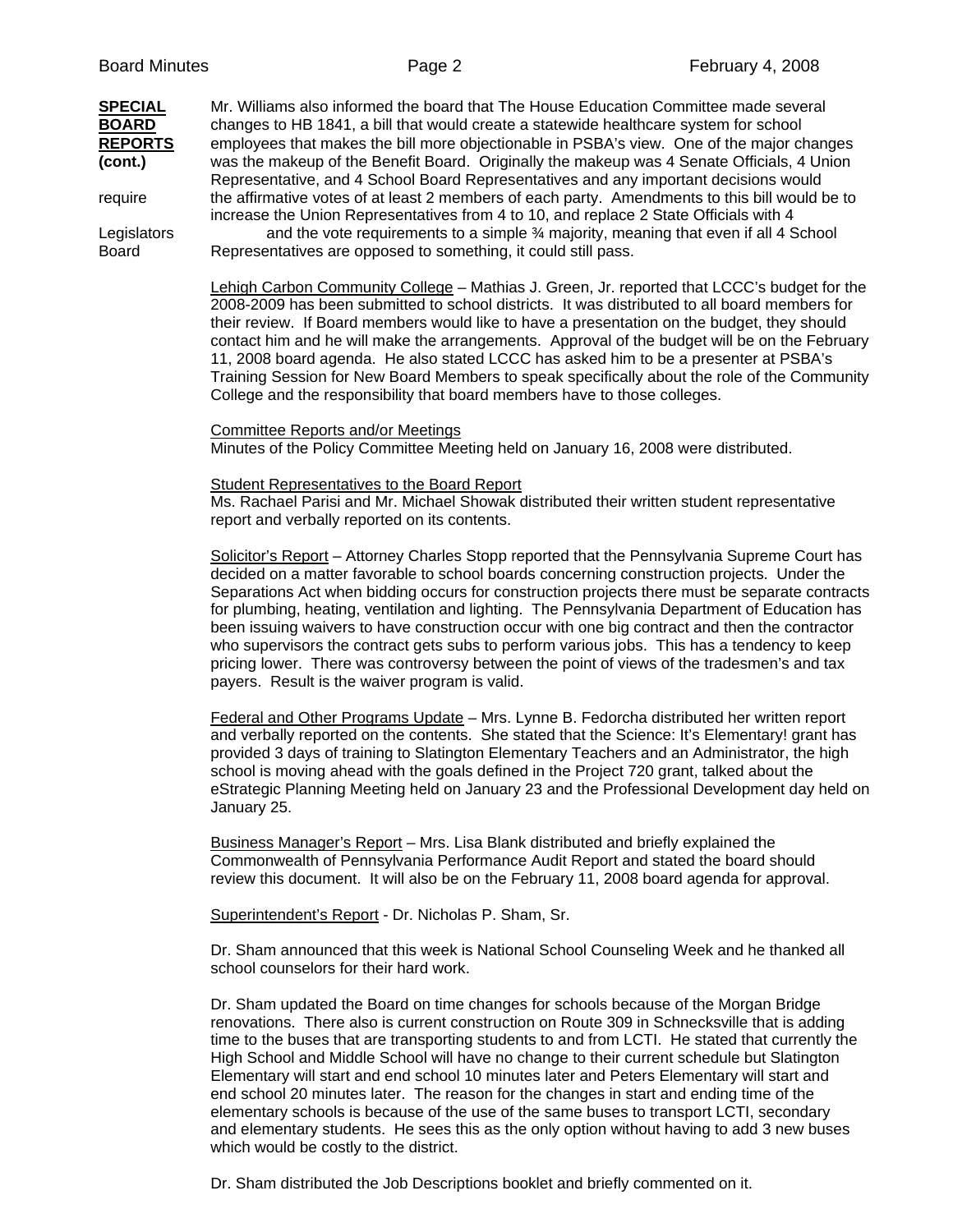| <b>SPECIAL</b><br>to <b>BOARD</b><br><b>REPORTS</b><br>(cont.)<br>products.<br>presented a<br>at | Dr. Sham introduced Dr. Marcincin who distributed a Market Day order form and pointed out<br>the Board that this form went out nationwide and our students from Slatington Elementary<br>school are pictured. The picture shows students using computers. The computers were<br>purchased using Market Day Funds that were raised through the sale of Markey Day<br>Dr. Marcincin then introduced Mr. Timothy Weaber. Mr. Weaber and his student<br>presentation to the Board on how the morning announcements are being broadcasted<br>Slatington Elementary School.   |
|--------------------------------------------------------------------------------------------------|-------------------------------------------------------------------------------------------------------------------------------------------------------------------------------------------------------------------------------------------------------------------------------------------------------------------------------------------------------------------------------------------------------------------------------------------------------------------------------------------------------------------------------------------------------------------------|
|                                                                                                  | Dr. Sham introduced Mrs. Aileen Yadush, High School Principal, who presented a power<br>point presentation to the Board on the need for a High School Science Lab.                                                                                                                                                                                                                                                                                                                                                                                                      |
|                                                                                                  | Dr. Sham reported on a memo that he received from Barry Brobst concerning the science lab.<br>Mr. Brobst states that the cost of the science lab has escalated to 1.2 million. He did say that<br>the project is reimbursable and based on a rough estimate we would probably receive about<br>\$200,000 reimbursement on the project.                                                                                                                                                                                                                                  |
|                                                                                                  | Mr. Green asked Mrs. Yadush for the actual need of a science lab and space in the high<br>school. Mr. Green requested more information. He wanted to know if we need 1 science lab<br>or $3.$                                                                                                                                                                                                                                                                                                                                                                           |
|                                                                                                  | Mr. Dengler asked if portable classrooms would work for what Mrs. Yadush needs. He feels<br>this would be less costly then adding onto the building.                                                                                                                                                                                                                                                                                                                                                                                                                    |
| <b>PUBLIC</b>                                                                                    | Lynn Sechler – Washington Township - addressed the Board with the issue that the                                                                                                                                                                                                                                                                                                                                                                                                                                                                                        |
| Education<br><b>COMMENT</b>                                                                      | Foundation and the Board of Education have not been able to work in a partnership about this<br>project and because of this, the Foundation was not able to apply for EITC status because the<br>time has expired for reapplying.                                                                                                                                                                                                                                                                                                                                       |
|                                                                                                  | Mrs. Geronikos stated that she recently had to turn down \$10,000 from a local bank who<br>wanted to give money to the Education Foundation to build the science lab because the<br>Foundation no longer had EITC status.                                                                                                                                                                                                                                                                                                                                               |
| <b>PUBLIC</b><br><b>COMMENT</b>                                                                  | Robert Cox – Washington Township – stated that when he was on the Board over 12 years<br>ago there was discussion about the need for more space in the buildings for the growth of our<br>district. The high school and middle school construction was completed with only 2 grades in<br>the middle school with the thought that there would someday be a need for expansion of the<br>middle school to move a grade into that building. He stated the Board a few years ago put in<br>place \$22,000,000 pre Act I money to anticipate these kinds of building needs. |
| <b>PUBLIC</b><br><b>COMMENT</b>                                                                  | Lynn Sechler – Washington Township – asked if the Board has heard from bond council yet?<br>Further stated that bond council can often inform the board on the tax impact. It would be<br>beneficial to hear from bond councils perspective.                                                                                                                                                                                                                                                                                                                            |
|                                                                                                  | Dr. Sham stated that the Board would have to tell him that they would like to hear from bond<br>council.                                                                                                                                                                                                                                                                                                                                                                                                                                                                |
| Executive<br>Session                                                                             | An executive session was held at 7:00 p.m. in the Superintendent's Office to discuss personnel<br>and contract issues.                                                                                                                                                                                                                                                                                                                                                                                                                                                  |
| <b>PERSONNEL</b>                                                                                 | Mrs. Ganser made a motion, which was seconded by Mr. Dengler, that the Board of Education<br>approve the following personnel items:                                                                                                                                                                                                                                                                                                                                                                                                                                     |
| Salary<br>Adjustment                                                                             | Acknowledge the following teacher who has completed the requirements per the Collective<br>Bargaining Agreement that would entitle them to a salary increase for the 2007-2008 school<br>year:                                                                                                                                                                                                                                                                                                                                                                          |
|                                                                                                  | Christina Carmody                                                                                                                                                                                                                                                                                                                                                                                                                                                                                                                                                       |

 From: Step 2B To: Step 2B+24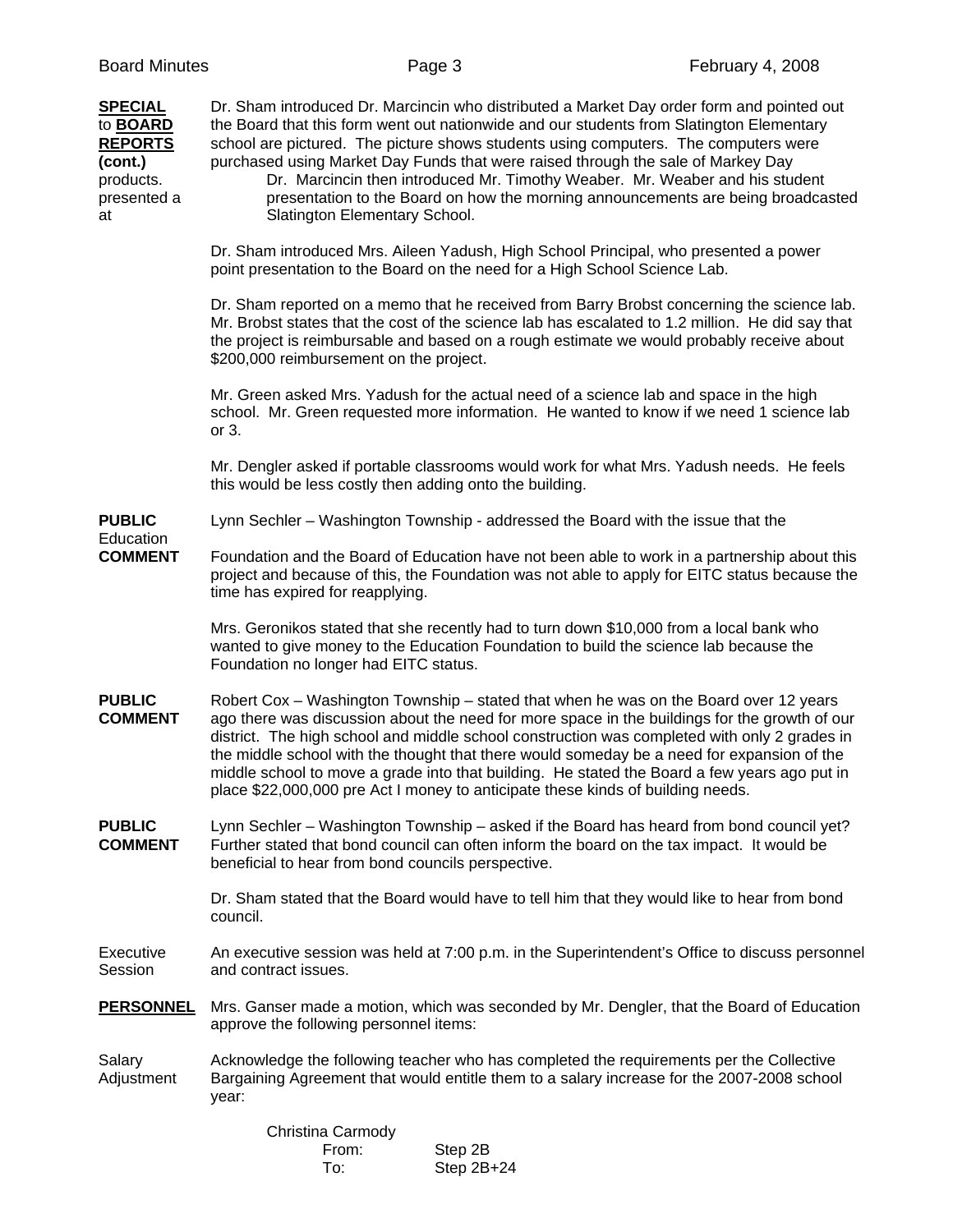| <b>Board Minutes</b>                                      |                                                                            | February 4, 2008<br>Page 4                                                                                                                                                                                                                                                                |            |
|-----------------------------------------------------------|----------------------------------------------------------------------------|-------------------------------------------------------------------------------------------------------------------------------------------------------------------------------------------------------------------------------------------------------------------------------------------|------------|
| Co-Curricular<br><b>PERSONNEL</b><br>(cont.)              | lan Chlebove*                                                              | <b>Assistant Wrestling Coach</b>                                                                                                                                                                                                                                                          |            |
| Volunteers<br>2007-2008<br>School Year                    | Niccole Chirico*<br>Gary Warmkessel<br>*Pending Verification of Clearances | <b>Assistant Softball Coach</b><br><b>Assistant Softball Coach</b>                                                                                                                                                                                                                        |            |
| Co-Curricular<br>Appointments<br>2008-2009<br>School Year | Cynthia Fritzinger                                                         | Middle School Field Hockey Coach                                                                                                                                                                                                                                                          | \$2,522.18 |
| Substitute-<br>Instructional                              |                                                                            | Approve the following substitute teachers for the 2007-2008 school year at the 2007-2008<br>substitute teacher rates as approved on the Supplementary Personnel Salary Schedule:                                                                                                          |            |
|                                                           | Lauren Watson - Elementary & ESL                                           |                                                                                                                                                                                                                                                                                           |            |
| Substitute<br>Non-<br>Instructional                       | rates:                                                                     | Approve the following as a substitute cafeteria worker and custodian for the 2007-2008<br>school year at the approved 2007-2008 Supplementary Personnel Salary Schedule substitute                                                                                                        |            |
|                                                           | MaryAnn Lucykanish*<br>*Pending Verification of Clearances                 |                                                                                                                                                                                                                                                                                           |            |
|                                                           |                                                                            | Approve the following as a substitute teacher aide for the 2007-2008 school year at the<br>approved 2007-2008 Supplementary Personnel Salary Schedule substitute rates:                                                                                                                   |            |
|                                                           | <b>Karen DeSantis</b>                                                      |                                                                                                                                                                                                                                                                                           |            |
|                                                           | YEA:<br>Mrs. Kulp, Mr. Williams, Mr. Hartman (8)<br>NAY:<br>None $(0)$     | Mr. Dengler, Mr. Follweiler, Mrs. Ganser, Mrs. Geronikos, Mrs. Green,                                                                                                                                                                                                                     |            |
| <b>CONFER-</b><br><b>ENCES</b>                            | approves the following conference items:                                   | Mr. Dengler made a motion, which was seconded by Mr. Williams, that the Board of Education                                                                                                                                                                                                |            |
|                                                           | <b>Budget</b>                                                              | Rhonda Frantz - Attendance/Child Accounting Professional Association (A/CAPA) Spring<br>Conference - March 13-14, 2008 - Hershey, PA - Registration: \$165.00, Lodging: \$212.00,<br>Meals: \$7.00, Travel: \$81.00 - Total Approximate Cost: \$465.00 - Funding: Business Office         |            |
|                                                           | Funding: Project 720 Grant                                                 | Kristie Ahner - PDE 2008 Annual Conference: Indicators for Success: Improvement,<br>Performance, and Results - February 24-27, 2008 - Hershey, PA - Registration: \$100.00,<br>Lodging: \$179.69, Meals: \$125.00, Travel: \$51.00 - Total Approximate Cost: \$455.69 -                   |            |
|                                                           | 720 Grant                                                                  | Sharon Hunsicker - PDE 2008 Annual Conference: Indicators for Success: Improvement,<br>Performance, and Results - February 24-27, 2008 - Hershey, PA - Registration: \$100.00,<br>Lodging: \$179.69, Meals: \$125.00 - Total Approximate Cost: \$404.69 - Funding: Project                |            |
|                                                           | Cost: \$317.34 - Funding: High School Technology Budget                    | Aileen Yadush - Pennsylvania Educational Technology Expo and Conference - February 10-<br>12, 2008 - Hershey, PA - Registration: \$180.00, Lodging: \$137.34 - Total Approximate                                                                                                          |            |
|                                                           | Counselor's Budget                                                         | Linda Thompson - 2008 PSCA 52 <sup>nd</sup> Annual Conference School Counselors: Helping Students<br>Catch Their Dreams - April 16-18, 2008 - Hershey, PA - Registration: \$280.00, Lodging:<br>\$219.78, Travel: \$40.00 - Total Approximate Cost: \$539.78 - Funding: Peters Elementary |            |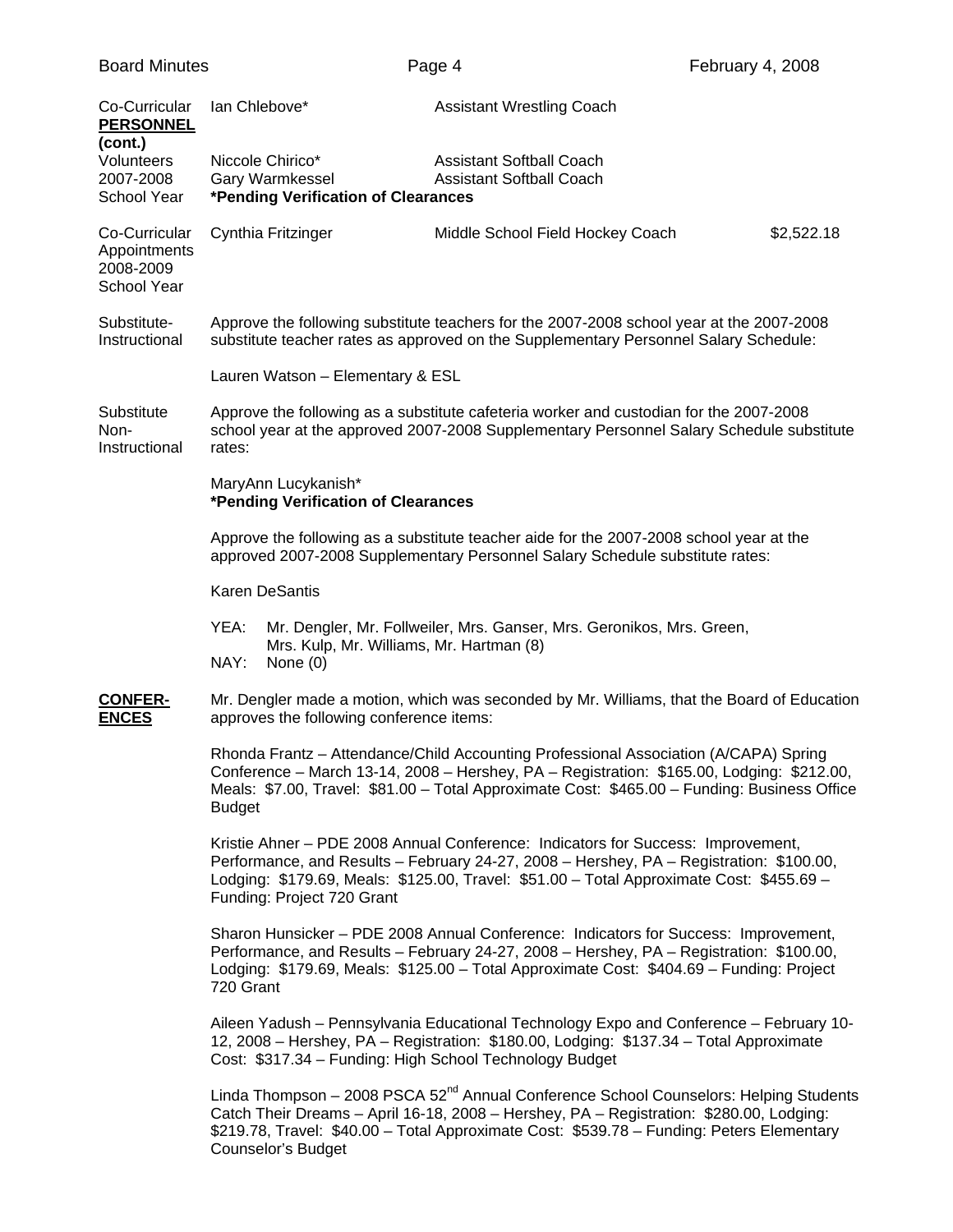| <b>CONFER-</b><br><b>ENCES</b><br>(cont.)                                                                          | Diane Ruff - Food Service Directors Conference and Exhibits - April 8-9, 2008 - State<br>College, PA - Registration: \$240.00, Lodging: \$230.00, Travel: \$137.50, Meals: \$40.00 -<br>Total Approximate Cost: \$647.50 - Funding: Cafeteria Budget                                                                                                                                                                                                                                                                                                                                                                                                                                                                                                                                                                                                                                                                                                                                                                                                                                                    |  |  |
|--------------------------------------------------------------------------------------------------------------------|---------------------------------------------------------------------------------------------------------------------------------------------------------------------------------------------------------------------------------------------------------------------------------------------------------------------------------------------------------------------------------------------------------------------------------------------------------------------------------------------------------------------------------------------------------------------------------------------------------------------------------------------------------------------------------------------------------------------------------------------------------------------------------------------------------------------------------------------------------------------------------------------------------------------------------------------------------------------------------------------------------------------------------------------------------------------------------------------------------|--|--|
|                                                                                                                    | YEA:<br>Mr. Dengler, Mr. Follweiler, Mrs. Ganser, Mrs. Geronikos, Mrs. Green,<br>Mrs. Kulp, Mr. Williams, Mr. Hartman (8)<br>NAY:<br>None $(0)$                                                                                                                                                                                                                                                                                                                                                                                                                                                                                                                                                                                                                                                                                                                                                                                                                                                                                                                                                         |  |  |
| <b>POLICY</b>                                                                                                      | Mr. Dengler made a motion, which was seconded by Mr. Green, that the Board of Education<br>approves the following policy items:                                                                                                                                                                                                                                                                                                                                                                                                                                                                                                                                                                                                                                                                                                                                                                                                                                                                                                                                                                         |  |  |
| <b>Board Policy</b><br><b>First Reading</b>                                                                        | Approve new school board policy #808.1– Operations – Point of Sale, as presented after<br>first reading.                                                                                                                                                                                                                                                                                                                                                                                                                                                                                                                                                                                                                                                                                                                                                                                                                                                                                                                                                                                                |  |  |
|                                                                                                                    | Approve school board policy #113 - Programs - Special Education, as presented after first<br>reading.                                                                                                                                                                                                                                                                                                                                                                                                                                                                                                                                                                                                                                                                                                                                                                                                                                                                                                                                                                                                   |  |  |
|                                                                                                                    | Approve school board policy #707 – Property – Use of School Facilities and Equipment, as<br>presented after first reading.                                                                                                                                                                                                                                                                                                                                                                                                                                                                                                                                                                                                                                                                                                                                                                                                                                                                                                                                                                              |  |  |
|                                                                                                                    | Approve school board policy #707.1 - Property - Use of Storage Space, as presented after<br>first reading.                                                                                                                                                                                                                                                                                                                                                                                                                                                                                                                                                                                                                                                                                                                                                                                                                                                                                                                                                                                              |  |  |
| Homebound<br>Instruction                                                                                           | It is recommended that the Board of Education grant extended homebound instruction for a<br>5 <sup>th</sup> grade student, Student No. 1519500 for five hours per week, effective February 4, 2008<br>and continuing until approximately February 18, 2008.                                                                                                                                                                                                                                                                                                                                                                                                                                                                                                                                                                                                                                                                                                                                                                                                                                             |  |  |
|                                                                                                                    | YEA:<br>Mr. Dengler, Mr. Follweiler, Mrs. Ganser, Mrs. Geronikos, Mrs. Green,<br>Mrs. Kulp, Mr. Williams, Mr. Hartman (8)<br>NAY:<br>None $(0)$                                                                                                                                                                                                                                                                                                                                                                                                                                                                                                                                                                                                                                                                                                                                                                                                                                                                                                                                                         |  |  |
| <b>CURRIC-</b><br><b>ULUM AND</b><br><b>INSTRUC-</b><br><b>TION</b>                                                | Mr. Green made a motion, which was seconded by Mrs. Geronikos, that the Board of Education<br>approves the following curriculum and instruction items:                                                                                                                                                                                                                                                                                                                                                                                                                                                                                                                                                                                                                                                                                                                                                                                                                                                                                                                                                  |  |  |
| Stipend<br>Timothy<br>Weaber                                                                                       | Approve payment of \$4,000.00 stipend to Timothy Weaber. Mr. Weaber is serving as the<br>Support on Site coordinator for the Science: It's Elementary Grant and the amount of the<br>stipend is a direction of the grant. Northern Lehigh has received the money from the grant as<br>reimbursement for this stipend.                                                                                                                                                                                                                                                                                                                                                                                                                                                                                                                                                                                                                                                                                                                                                                                   |  |  |
|                                                                                                                    | YEA:<br>Mr. Dengler, Mr. Follweiler, Mrs. Ganser, Mrs. Geronikos, Mrs. Green,<br>Mrs. Kulp, Mr. Williams, Mr. Hartman (8)<br>NAY:<br>None $(0)$                                                                                                                                                                                                                                                                                                                                                                                                                                                                                                                                                                                                                                                                                                                                                                                                                                                                                                                                                         |  |  |
| OLD<br><b>BUSINESS</b>                                                                                             | Mr. Dengler asked Mrs. Blank what procedures would the Board need to take to remove a<br>bond motion for \$24,000,000 that was pasted months ago in order to escape referendum.                                                                                                                                                                                                                                                                                                                                                                                                                                                                                                                                                                                                                                                                                                                                                                                                                                                                                                                         |  |  |
| entered<br>Commerce<br>proposal by<br>debt all the<br>pay the debt<br>be<br>original action.<br>law.<br>was<br>the | Mrs. Blank stated what her understanding was of the \$24,000,000. She stated that we<br>into an agreement with Arthurs Lestrange naming them underwriters and naming<br>Bank as the paying agent for the bond. The resolution was the acceptance of a<br>Arthurs Lestrange that when the school district chose to issue up to \$24,000,000 in<br>paperwork was in place. The resolution was done to avoid going to referendum to<br>on the \$24,000,000. She consulted with PSBA and stated that a previous action may<br>rescinded by proper resolution of the board adopted in the same manner of the<br>However, other legal principals may come into play such as the principals of contract<br>They advised only proceeding with caution. In looking at the actual purchase contract that<br>referenced in the resolution and in the purchase contract it states that the school district shall<br>have the right and privilege to terminate its obligation to sell, issue and deliver the bonds to<br>underwriter pursuant to this agreement for any reason with or without cause upon payment of |  |  |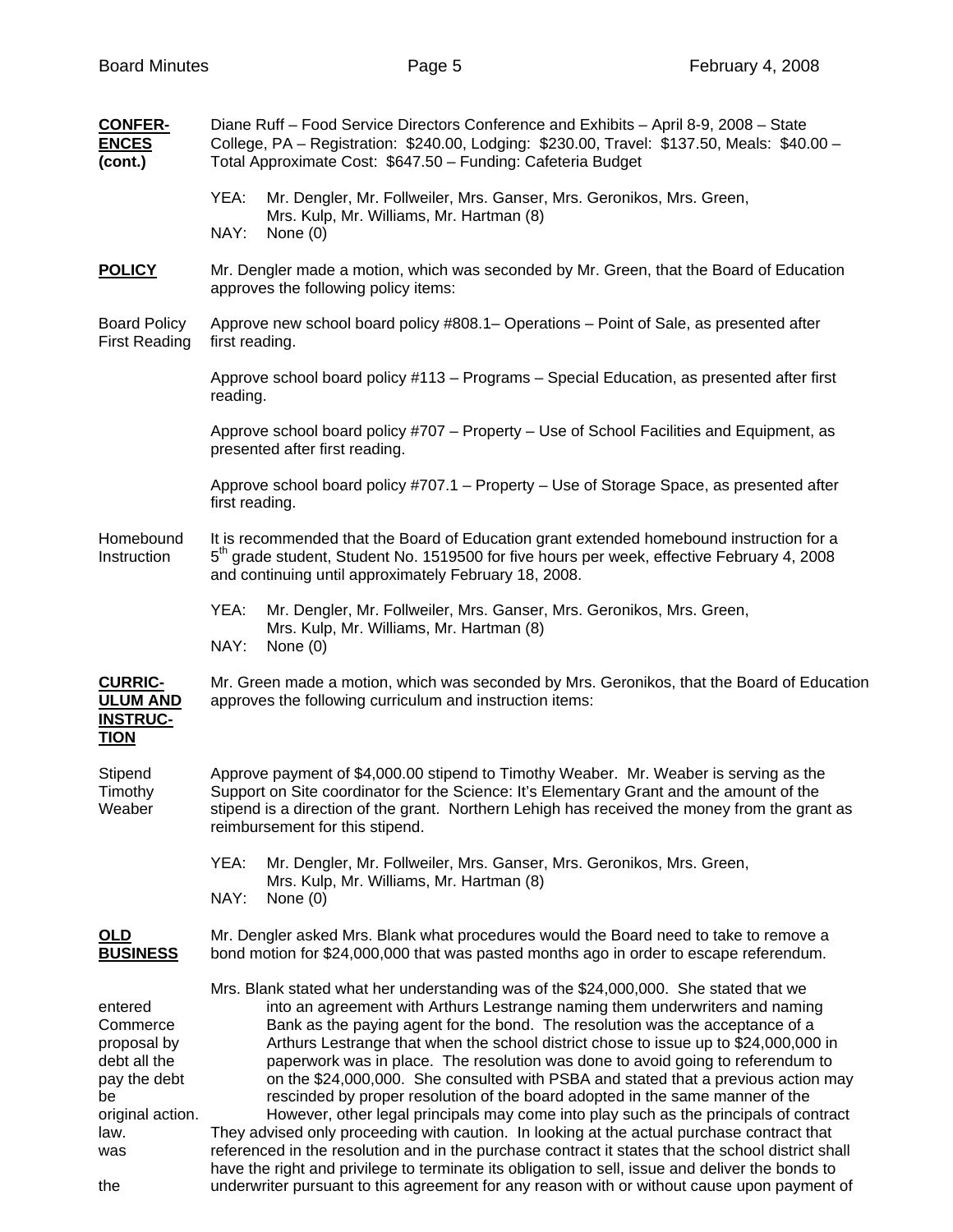| OLD<br><b>BUSINESS</b><br>(cont.) | reasonable out of pocket expenses to the underwriter. She is not aware of the amount that<br>would be. In her un-expert opinion the motion could be rescinded if you follow the rules and<br>pay out the cost to the underwriter. She further explained that the Board is in control of this<br>money and that administration can do nothing unless they have the Boards permission.                                                                                                                       |
|-----------------------------------|------------------------------------------------------------------------------------------------------------------------------------------------------------------------------------------------------------------------------------------------------------------------------------------------------------------------------------------------------------------------------------------------------------------------------------------------------------------------------------------------------------|
|                                   | Mr. Dengler asked what would be the next step to eliminate that debt.                                                                                                                                                                                                                                                                                                                                                                                                                                      |
|                                   | Mrs. Blank stated she would suggest turning it over to Attorney Stopp to verify that what she<br>has informed the Board is correct.                                                                                                                                                                                                                                                                                                                                                                        |
|                                   | Dr. Sham stated that he is appalled at the concept of that request. He stated that it lacks<br>vision and it doesn't take a look at the vision of the district and it really gets at your<br>responsibility as a Board Member which is the students of this school district. To even<br>entertain that is appalling.                                                                                                                                                                                       |
|                                   | Mrs. Geronikos asked if we as a school district can take anything we want to referendum if we<br>want to. She stated we can keep this money and then go to referendum when we go to build<br>something. She thinks taking everything to referendum is a great idea. She does not think<br>getting rid of this money which is an insurance policy for the district is a smart decision.                                                                                                                     |
| has                               | Attorney Stopp said that fundamentally we are in a small republican form of government and<br>your constituents elect the School Board to make decisions. There are limitations when you<br>look at that model to place certain questions out to the public on the ballot box because that is<br>contrary to the republican form of government. If you are proposing to do that the question<br>to be presented to the County Election Board well in advance. They have denied referendums<br>in the past. |
|                                   | Mrs. Geronikos stated that the prior Board did this to protect future boards not to make<br>decisions they did not want to make.                                                                                                                                                                                                                                                                                                                                                                           |
|                                   | Attorney Strohl stated that he has found that you can put any question you want to referendum<br>but the one thing you must worry about is the Board of Elections does not allow you to put it to<br>a vote as an informal type poll. If it is put to referendum, it is binding.                                                                                                                                                                                                                           |
|                                   | Mr. Williams stated problems he sees with going to the voters with referendum questions. He<br>further stated that in doing this he feels that the Board is now becoming a public relations<br>agency selling a political project to its constituents the same people that elected us to                                                                                                                                                                                                                   |
| do what                           | is right for this district and community. We operate in a democracy meaning that if the tax<br>payer is not happy with what the Board is doing collectively at election time they can vote not                                                                                                                                                                                                                                                                                                             |
| to<br>money                       | re-elect current members. He stated that if the Board chooses to move ahead with a project,<br>the Board does not have to use the \$24,000,000. The Board can choose to use budget<br>and cut other items out of the budget to cover the cost of the bond. If this Board decides to<br>take this money away you are handcuffing this Board and future Boards. Mr. Williams said in                                                                                                                         |
| we                                | pursuing it would be saying that this Board does not care about anything else that happens,<br>only care about the taxes.                                                                                                                                                                                                                                                                                                                                                                                  |
| spend                             | Mr. Dengler stated that he feels the tax payer has the intelligence of what the school district<br>might need in the way of education for the children but they want to make sure their pockets<br>can afford what the school is spending. The taxpayers are concerned that personnel can<br>change on the Board and if next election a new Board comes in and they may say lets<br>the money.                                                                                                             |
| what                              | Mr. Green stated that he as a Board member does not know what we need for a district down<br>the road. Neither does this 9 member board because everyone is asking questions about<br>the district needs. Therefore he wonders whether someone who has never attended a board<br>meeting has a better understanding of what the district needs then he does. To reject this<br>money now is assuming that we will never do construction again in Northern Lehigh and that<br>does not make a lot of sense. |
|                                   | Mr. Hartman stated that he would like to meet with some people and gather information before                                                                                                                                                                                                                                                                                                                                                                                                               |

he makes a decision on this issue.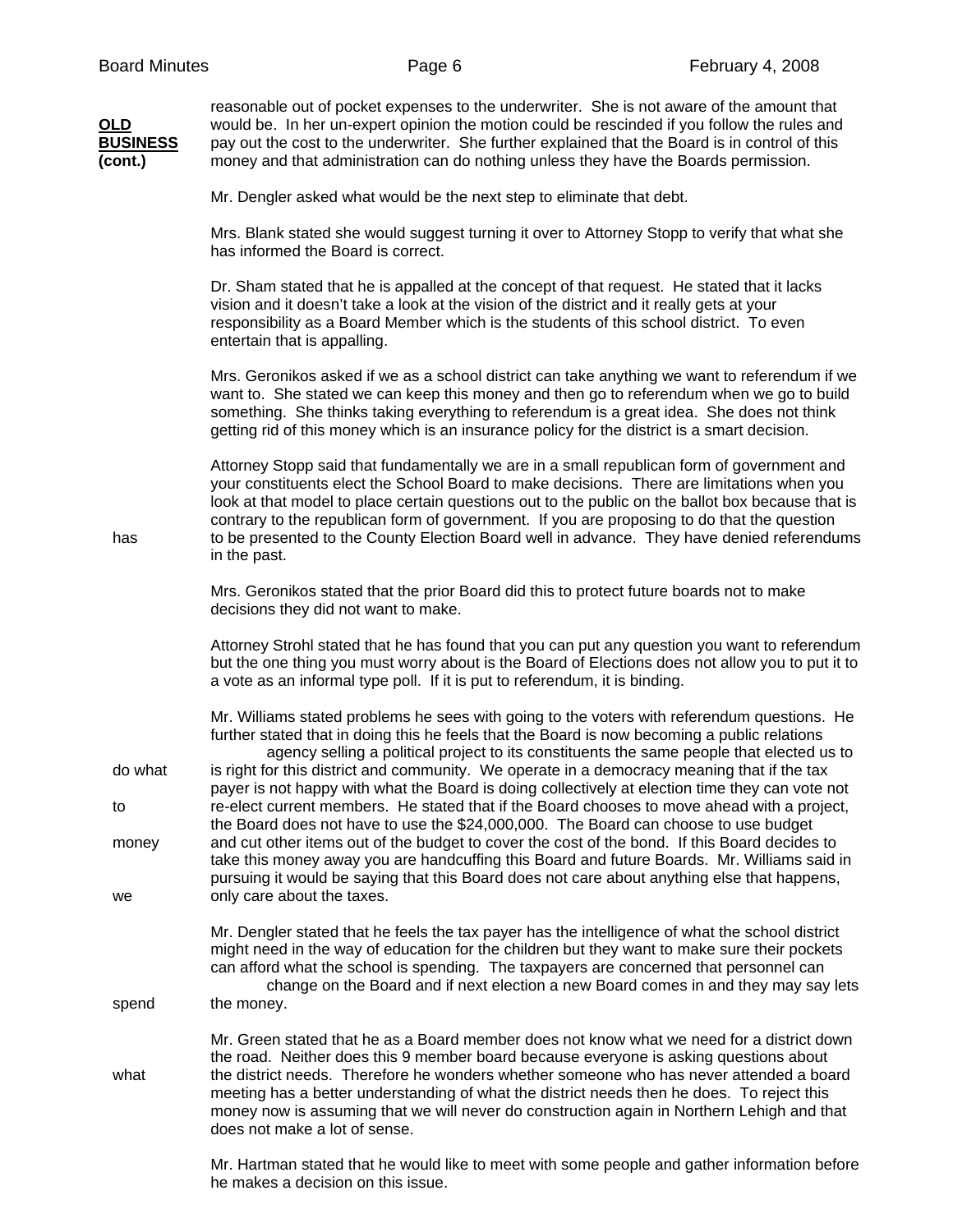| <b>OLD</b><br><b>BUSINESS</b><br>(cont.)<br><b>PUBLIC</b><br><b>COMMENT</b><br><b>PUBLIC</b><br><b>COMMENT</b><br>want | Robert Cox – Washington Township – stated that as a 12 year board member he is furious.<br>As stewards of his money, building and students, our future, he is appalled that the Board is<br>taking an insurance policy that was put in place by a prior Board and just throwing it away.<br>Lynne Sechler - Washington Township asked if the Board is required to spend the<br>entire \$24,000,000 or may they spend only a portion of the money. Why would the Board<br>to take that privilege away without hearing from bond council. She is urging the Board to wait<br>and hear from bond council before making any decision on this money. |  |
|------------------------------------------------------------------------------------------------------------------------|-------------------------------------------------------------------------------------------------------------------------------------------------------------------------------------------------------------------------------------------------------------------------------------------------------------------------------------------------------------------------------------------------------------------------------------------------------------------------------------------------------------------------------------------------------------------------------------------------------------------------------------------------|--|
| Seek Legal<br>Council to<br>Examine<br>Rescinding<br>Resolution                                                        | Mr. Dengler made a motion, which was seconded by Mr. Williams, that the Board of Education<br>ask legal council to examine the issue of rescinding the resolution for the \$24,000,000 bond.<br>Roll Call:<br>YEA:<br>Mr. Dengler, Mr. Follweiler, (2)<br>NAY:<br>Mrs. Ganser, Mrs. Geronikos, Mrs. Green, Mrs. Kulp, Mr. Williams,                                                                                                                                                                                                                                                                                                             |  |
|                                                                                                                        | Mr. Hartman (6)<br>Motion Defeated.<br>Mrs. Kulp stated that we have approved the call out system and she was asking if we have a<br>time frame for when that will be implemented.                                                                                                                                                                                                                                                                                                                                                                                                                                                              |  |
|                                                                                                                        | Mr. Hrizuk stated that he has received all the information and he will be contacting ConnectEd.                                                                                                                                                                                                                                                                                                                                                                                                                                                                                                                                                 |  |
| <b>NEW</b><br><b>BUSINESS</b>                                                                                          | Mrs. Kulp would like to make a formal request for a list of computer equipment. She feels she<br>should be able to contact district personnel and request information without having to make a<br>formal request at a board meeting. She has reviewed policy and did not find any policy<br>governing how a Board member requests information.                                                                                                                                                                                                                                                                                                  |  |
|                                                                                                                        | Dr. Sham stated that a majority of the Board should ask for information because often the<br>amount of work and time involved in creating some lists can be extensive in nature. He said<br>that administration does not act on the whim of any one Board member but the whim of a<br>majority of the Board.                                                                                                                                                                                                                                                                                                                                    |  |
|                                                                                                                        | Mrs. Kulp stated that as a Board member we can not just pick up the phone and contact an<br>administrator and ask for information.                                                                                                                                                                                                                                                                                                                                                                                                                                                                                                              |  |
|                                                                                                                        | Dr. Sham stated that if the information they are requesting is extensive and will take the<br>administrator away from their normal responsibilities then the request must come from a<br>majority of the Board not a single Board member.                                                                                                                                                                                                                                                                                                                                                                                                       |  |
| Request<br>Computer<br>Equipment                                                                                       | Mr. Green made a motion, which was seconded by Mrs. Ganser, that at the March 5, 2008<br>Technology Buildings and Ground Committee Meeting administration will have a list of<br>computer equipment within the district.                                                                                                                                                                                                                                                                                                                                                                                                                        |  |
| List                                                                                                                   | Mr. Dengler, Mr. Follweiler, Mrs. Ganser, Mrs. Geronikos, Mrs. Green,<br>YEA:                                                                                                                                                                                                                                                                                                                                                                                                                                                                                                                                                                   |  |
|                                                                                                                        | Mrs. Kulp, Mr. Williams, Mr. Hartman (8)<br>NAY:<br>None $(0)$                                                                                                                                                                                                                                                                                                                                                                                                                                                                                                                                                                                  |  |
| <b>FINANCIAL</b>                                                                                                       | Mrs. Ganser made a motion, which was seconded by Mrs. Gernoikos, that the Board of<br>Education approves the following financial items:                                                                                                                                                                                                                                                                                                                                                                                                                                                                                                         |  |
| Cash Mngt<br>Portfolio                                                                                                 | Approve the Arthurs Lestrange Cash Management Portfolio for the months of December<br>2007.                                                                                                                                                                                                                                                                                                                                                                                                                                                                                                                                                     |  |
| Solicit Bids<br>Diesel, Oil<br>Gasoline                                                                                | Approve to authorize the proper officials to solicit bids for DIESEL FUEL, #2 HEATING OIL<br>and UNLEADED GASOLINE for the period July 1, 2008 thru June 30, 2009.                                                                                                                                                                                                                                                                                                                                                                                                                                                                              |  |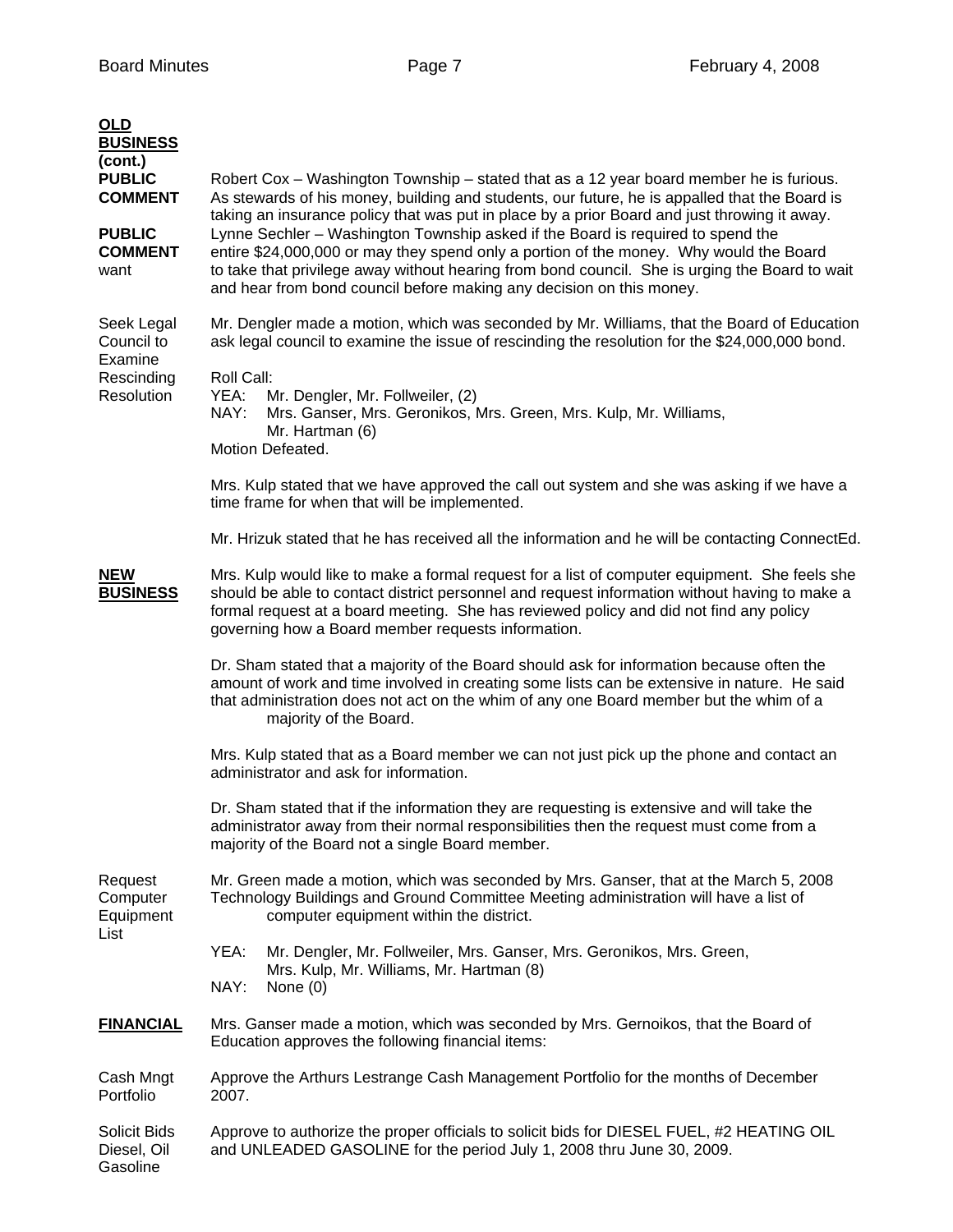| <b>FINANCIAL</b><br>(cont.)<br>Solicit Bids<br>Mnt. Truck | Approve to authorize the proper officials to solicit bids for a new Maintenance Truck.                                                                                                                                                                                                                                      |  |  |
|-----------------------------------------------------------|-----------------------------------------------------------------------------------------------------------------------------------------------------------------------------------------------------------------------------------------------------------------------------------------------------------------------------|--|--|
| Travel<br>Expenses<br>M. Lehtonen                         | Approve the payment of \$97.80 to Michael Lehtonen for travel expenses incurred when he<br>attended the SAT course development workshop in November. Travel expenses will be<br>reimbursed through Project 720 grant.                                                                                                       |  |  |
|                                                           | YEA:<br>Mr. Dengler, Mr. Follweiler, Mrs. Ganser, Mrs. Geronikos, Mrs. Green,<br>Mrs. Kulp, Mr. Williams, Mr. Hartman (8)<br>NAY:<br>None $(0)$                                                                                                                                                                             |  |  |
| CORR-<br><b>ESPON-</b><br><b>DENCE</b>                    | Mrs. Ganser stated she received information on Northern Lehigh's Spring Musical The Apple<br>Tree being held on March 7, 8, 9, 15 & 16.                                                                                                                                                                                     |  |  |
| <b>INFOR-</b><br><b>MATION</b>                            | Minutes of the Lehigh Career and Technical Institute Joint Operating Committee Reorganization<br>Meeting and Committee Meeting held on December 12, 2007 and the LCTI Director's Report<br>for January 2008 were distributed.                                                                                               |  |  |
|                                                           | Minutes of the Washington Township Board of Supervisors meeting held on December 11,<br>2007 were distributed.                                                                                                                                                                                                              |  |  |
|                                                           | Minutes of the Carbon Lehigh Intermediate Unit 21 Board of Directors meeting held on<br>December 17, 2007 were distributed.                                                                                                                                                                                                 |  |  |
| <b>RECOG-</b><br><b>NITION OF</b><br><b>GUESTS</b>        | Sefcet Pjetroec - Slatington Borough - has issues with his daughter being threatened and<br>harassed by a student. States that he has contacted administration but to no avail.                                                                                                                                             |  |  |
|                                                           | Edward Ziegler - Washington Township asked what our current school district debt is currently.                                                                                                                                                                                                                              |  |  |
| at                                                        | Amanda Maehere, Joan Campbell, Lesie Fehr, Becky Adams - Slatington Borough stated that<br>they have an issue with the bus stop at the intersection of 2 <sup>nd</sup> and Church Street. People are<br>running the bus lights and not stopping for them. They are requesting a crossing guard be put<br>that intersection. |  |  |
|                                                           | Dr. Sham stated that this will be discussed at the Technology Building and Grounds meeting. If<br>the committee recommends that we enter into an agreement with the police department or<br>borough to fund a crossing guard then it will happen.                                                                           |  |  |
|                                                           | Mr. Derr stated that he has come up with a solution to move the bus stop to have the bus stop in<br>the middle of the block.                                                                                                                                                                                                |  |  |
| <b>ADJOURN-</b><br>MENT                                   | Mrs. Ganser made a motion, which was seconded by Mrs. Kulp, that the regular meeting<br>of the Northern Lehigh School District Board of School Directors is adjourned at 10:22 p.m.                                                                                                                                         |  |  |
|                                                           | YEA:<br>Mr. Dengler, Mr. Follweiler, Mrs. Ganser, Mrs. Geronikos, Mrs. Green, Mrs. Kulp,<br>Mr. Williams, Mr. Hartman (8)<br>NAY:<br>None $(0)$                                                                                                                                                                             |  |  |

Respectfully submitted,